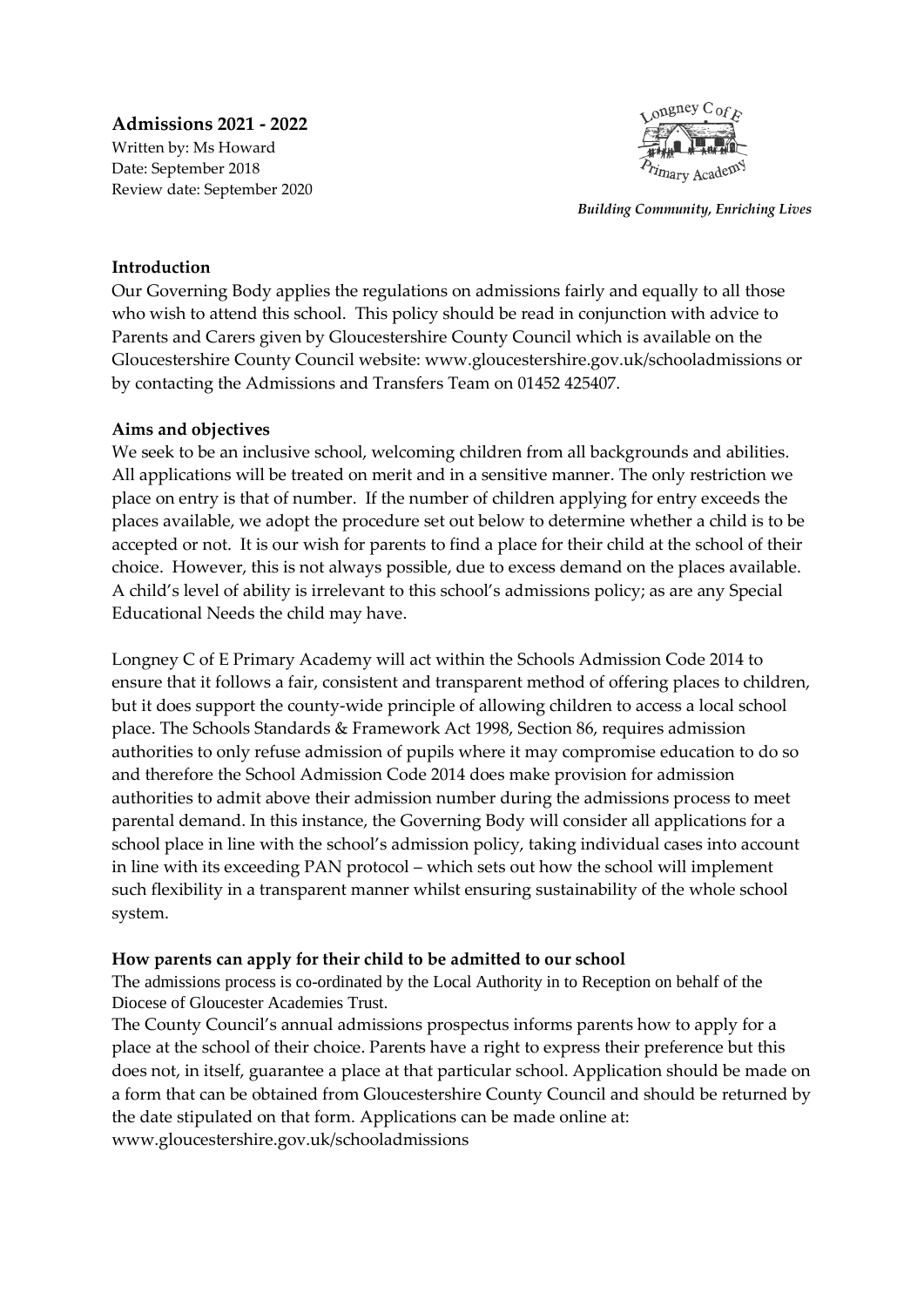If a letter containing important admissions has not been received by the end of November 2020, you should contact the Admissions and Transfers Team, Shire Hall, Gloucester GL1 2TP and arrange for one to be sent to you.

## **Admission Criteria**

When the number of applicants exceeds the number of places available, places are given based on the following priorities:

1) A *'*looked after child' *( 1 )* or a child who was previously looked after but immediately after being looked after became subject to an adoption*( 2 )* child arrangements order (residency order) *( 3 )* or special guardianship order *( 4 )* including those who appear to the admission authority to have been in state care outside of England and ceased to be in state care as a result of being adopted *( <sup>5</sup> )*.

- 1. A 'looked after child' is a child who is (a) in the care of a local authority, or (b) being provided *with accommodation by a local authority in the exercise of their social services functions (see the definition in Section 22(1) of the Children Act 1989) at the time of making an application to a school. In Gloucestershire, such children are referred to as Children in Care.*
- 2. *This includes children who were adopted under the Adoption Act 1976 (see section 12 adoption orders) and children who were adopted under the Adoption and Children's Act 2002 (see section 46 adoption orders).*
- 3. *Under the provisions of s.12 of the Children and Families Act 2014.*
- 4. *See Section 14A of the Children Act 1989 which defines a 'special guardianship order' as an order appointing one or more individuals to be a child's special guardian (or special guardians).*
- 5. A child is regarded as having been in state care outside of England if they were in the care of *or were accommodated by a public authority, a religious organisation, or any other provider of care whose sole or main purpose is to benefit society.*

2) Children who have an older sibling attending Longney C of E Primary and who will continue to do so when the younger child is admitted. A sibling is defined as a brother or sister, half brother or sister, adopted brother or sister, step brother or sister, or the child of the parent/carer's partner, and in every case, the child must be living in the same family unit at the same address.

3) Children with the strongest geographical claim, measured in a straight line from the ordnance survey address point of the child's home address (including flats) to the ordnance survey address point of the school, using the Local Authority's computerised measuring system, with those living closer to the school receiving the higher priority and the River Severn forming a natural obstacle for families living the other side of the river.

4) Children for whom Longney C of E Primary is not the nearest school when measured as in point 3.

## **Admission appeals**

If a child is not offered a place at this school, this will be because to do so would prejudice the education of other children by allowing the number of children in the school to increase too much.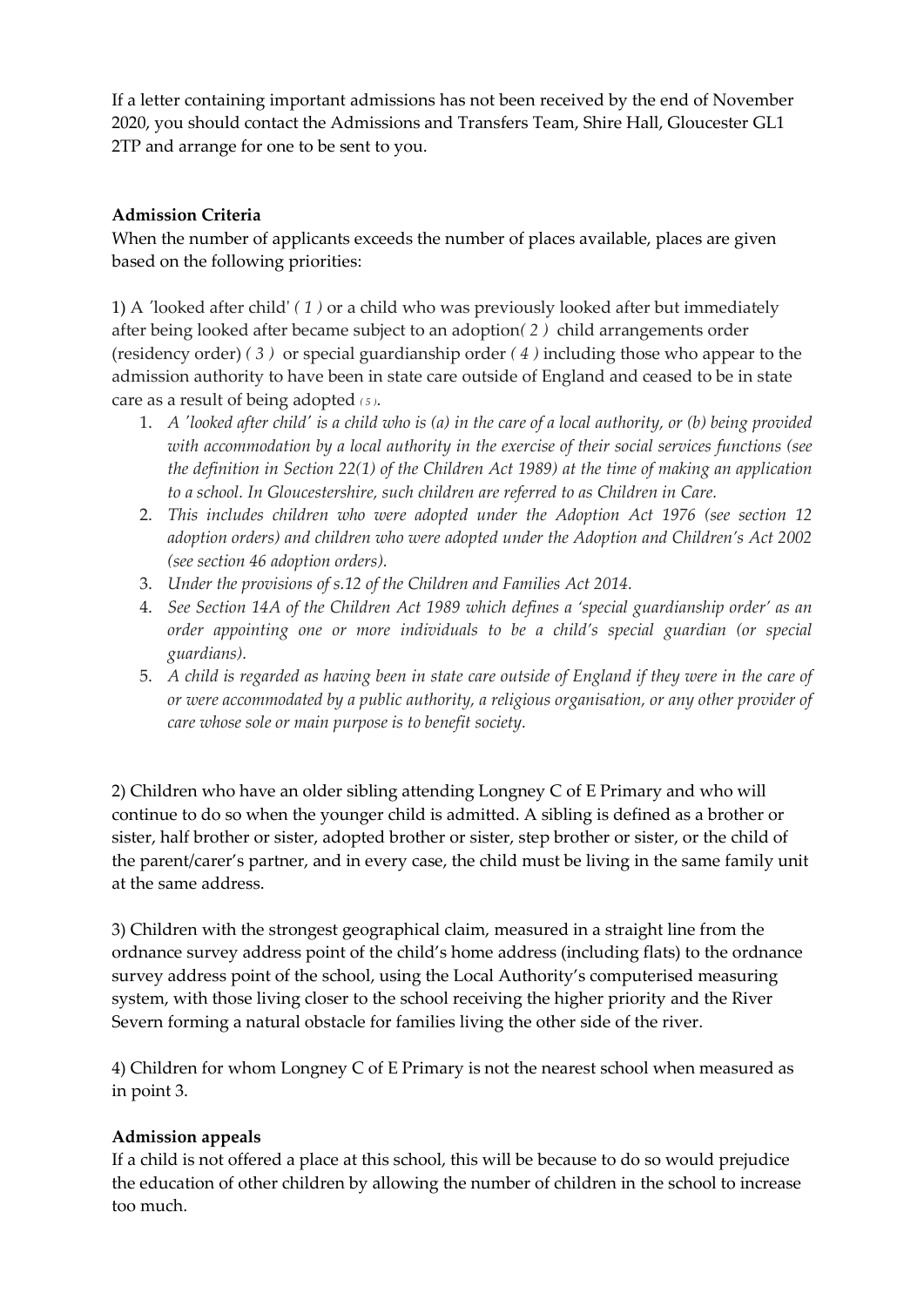Parents and Carers have the right of appeal to an independent panel against any decisions made in relation to any decision made concerning their child's entry to school. If the appeals panel decides that we should admit a child to whom we had refused a place, then we will accept this decision and continue to do all we can to provide the best education for all the children at our school. (Further details of appeal arrangements are set out in the revised Code of Practice on School Admissions Appeals, which came into force in September 2004.) The school is required to admit a child with a statement of Special Educational Needs that names the school, even if the school is full.

## **Waiting Lists**

If the school is oversubscribed, a waiting list will be held for at least the second (i.e. December) school term following the admission request. The waiting list will be prioritised according to the school's admission criteria above.

## **Fair Access Protocols**

The school has signed up to the In-Year Fair Access Protocols held by the Local Authority. Should a vulnerable child within these Protocols require a place at the school, they will take precedence over any child on the waiting list. For more information please follow this link: [http://www.gloucestershire.gov.uk/education-and-learning/school-admissions-scheme](http://www.gloucestershire.gov.uk/education-and-learning/school-admissions-scheme-criteria-and-protocol/school-admission-protocols/)[criteria-and-protocol/school-admission-protocols/](http://www.gloucestershire.gov.uk/education-and-learning/school-admissions-scheme-criteria-and-protocol/school-admission-protocols/)

## **Transport**

Transport is currently available for children who live in the neighbouring village of Elmore. This is arranged by Gloucestershire County Council.

# **When will my child reach statutory school age?**

Children must be receiving full-time education by the start of the term following their fifth birthday.

- For children born between 1 September and 31 December, they reach compulsory school age on 31 December and must be receiving full-time education at the start of the Spring term (i.e. after the Christmas holidays, in January).
- For children born between 1 January and 31 March, they reach compulsory school age on 31 March and must be receiving full-time education by the start of the Summer term (i.e. after the Easter holidays, in March or April)
- For children born between 1 April and 31 August, they reach compulsory school age on 31 August and must be receiving full-time education at the start of the new school year (i.e. after the summer holidays, in September).

In response to the Department for Education (DfE) guidance and the new statutory requirements in the revised School Admissions Code, Gloucestershire County Council has updated its admissions policy to address the options available to parents of summer born children (those born between 1 April and 31 August). This information is designed to explain the options available to parents for their child's starting school arrangements and to answer the frequently asked questions. Further information can be found on the Gloucestershire County Council website:

<http://www.gloucestershire.gov.uk/media/13649/summer-born-information-sheet.pdf>